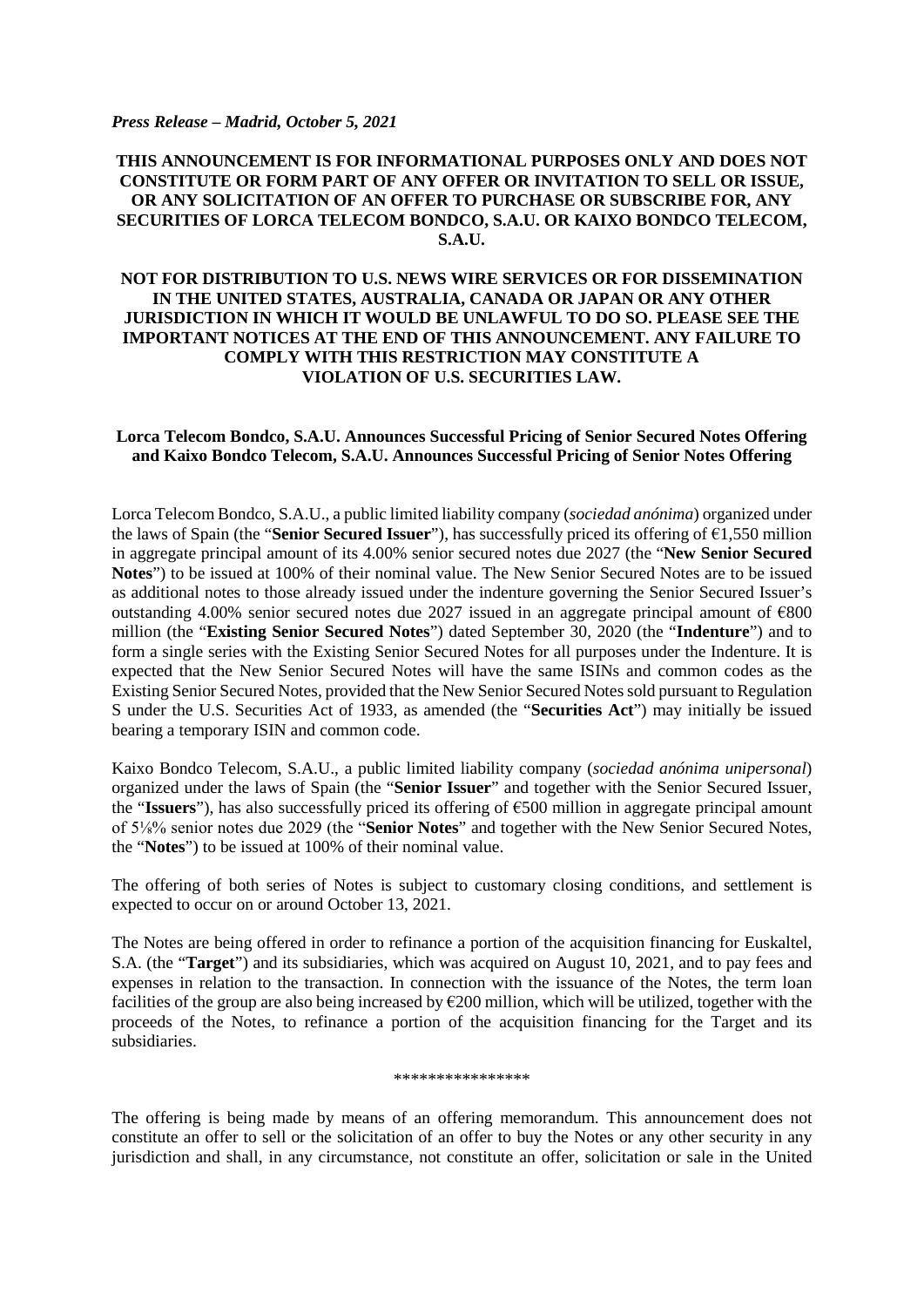States or in any jurisdiction in which, or to any persons to whom, such offering, solicitation or sale would be unlawful.

It may be unlawful to distribute this announcement in certain jurisdictions.

Securities may not be sold in the United States or to, or for the account or benefit of, U.S. persons ("**U.S. Persons**") as defined in Regulation S under the **Securities Act** unless they are registered under the Securities Act or are exempt from registration. This announcement is not for distribution in the United States, or to U.S. persons. The offering of securities described in this announcement has not been and will not be registered under the Securities Act and accordingly any offer or sale of these securities may be made only in a transaction exempt from the registration requirements of the Securities Act.

The Notes are not intended to be offered, sold or otherwise made available to and should not be offered, sold or otherwise made available to any retail investor in the European Economic Area ("**EEA**"). For these purposes, a retail investor means a person who is one (or more) of: (i) a retail client (as defined in point (11) of Article 4(1) of Directive 2014/65/EU (as amended, "**MiFID II**")), (ii) a customer within the meaning of Directive (EU) 2016/97 (as amended, the "**Insurance Distribution Directive**"), where that customer would not qualify as a professional client (as defined in point (10) of Article 4(1) of MiFID II) or (iii) not a qualified investor (as defined in the Regulation (EU) 2017/1129, as amended (the "**Prospectus Regulation**")).

This announcement does not constitute and shall not, in any circumstances, constitute a public offering nor an invitation to the public in connection with any offer within the meaning of the Prospectus Regulation. The offer and sale of the Notes will be made pursuant to an exemption under the Prospectus Regulation from the requirement to publish a prospectus for offers of securities.

The Notes are not intended to be offered, sold or otherwise made available to and should not be offered, sold or otherwise made available to any retail investor in the United Kingdom. For these purposes, a retail investor means a person who is one (or more) of (i) a retail client (as defined in point (8) of Article 2 of Regulation (EU) No 2017/565 as it forms part of domestic law by virtue of the European Union (Withdrawal) Act 2018 ("**EUWA**")), (ii) a customer within the meaning of the provisions of the Financial Services and Markets Act 2000 (as amended, "**FSMA**") and any rules or regulations made under the FSMA to implement the Insurance Distribution Directive, where that customer would not qualify as a professional client (as defined in point  $(8)$  of Article 2(1) of Regulation (EU) No 600/2014 as it forms part of domestic law by virtue of the EUWA) or (iii) not a qualified investor (as defined in Article 2 of the Prospectus Regulation as it forms part of domestic law by virtue of the EUWA (the "**UK Prospectus Regulation**")).

This announcement is only being distributed to, and is only directed at, persons in the United Kingdom that are "qualified investors" within the meaning of Article 2(e) of the UK Prospectus Regulation and that also (i) are "investment professionals" falling within Article 19(5) of the Financial Services and Markets Act 2000 (Financial Promotion) Order 2005 (as amended, the "**Order**"), (ii) are persons falling within Article 49(2)(a) to (d) ("high net worth companies, unincorporated associations, etc.") of the Order, or (iii) are persons to whom an invitation or inducement to engage in investment activity (within the meaning of section 21 of the Financial Services and Markets Act 2000) in connection with the issue or sale of any securities may otherwise lawfully be communicated or caused to be communicated (all such persons together being referred to as "**Relevant Persons**"). This document is directed only at Relevant Persons and must not be acted on or relied upon by persons who are not Relevant Persons. Any investment or investment activity to which this document relates is available only to Relevant Persons and will be engaged in only with Relevant Persons. This announcement does not constitute and shall not, in any circumstances, constitute a public offering nor an invitation to the public in connection with any offer within the meaning of the UK Prospectus Regulation. This announcement has been prepared on the basis that any offer of the notes in the United Kingdom will be made pursuant to an exemption under the UK Prospectus Regulation from the requirement to publish a prospectus for offers of securities.